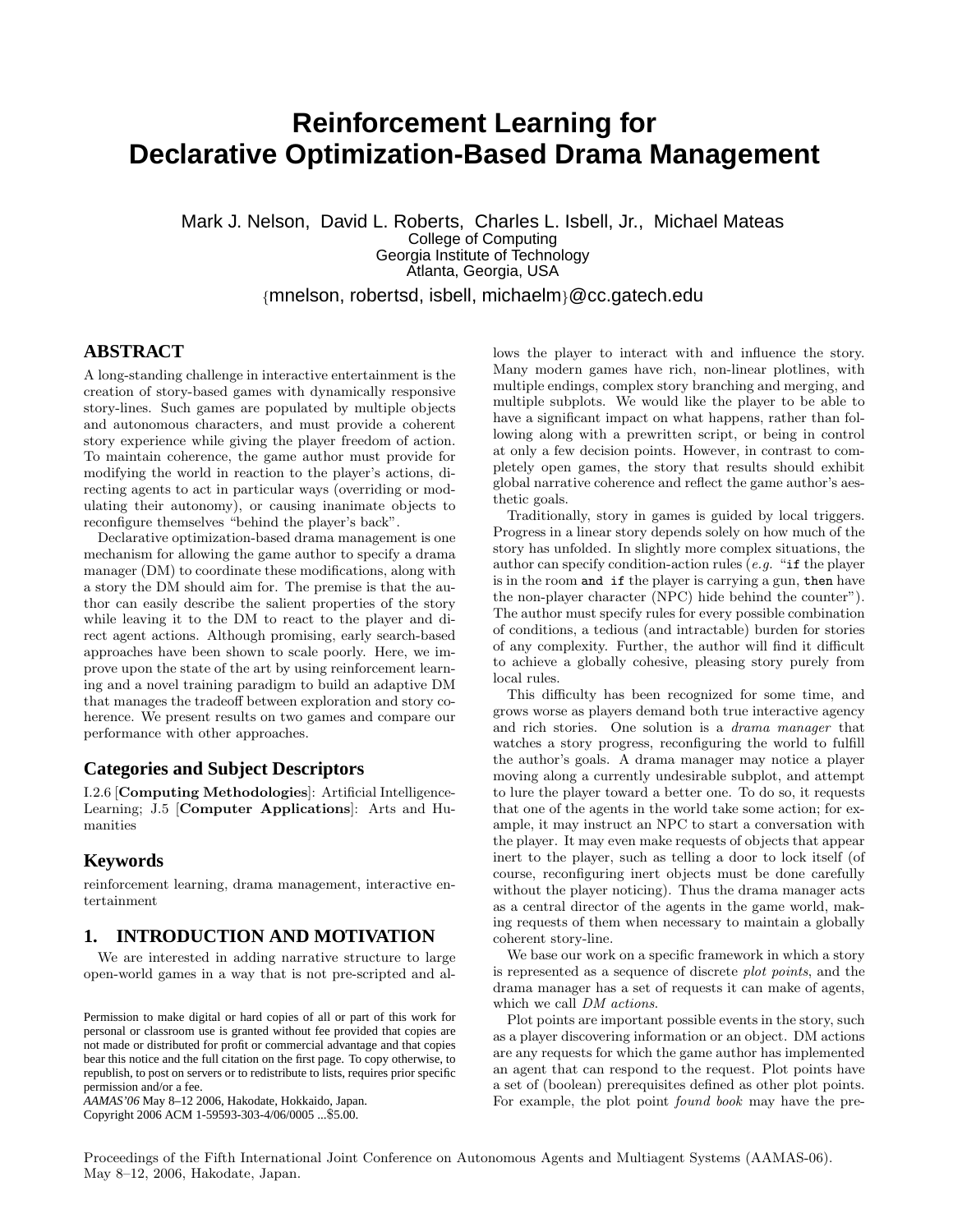requisite found key, if it's hidden in a locked room. Prerequisites restrict the set of plot-point sequences—and thus stories—to those that are physically possible. Note that in nonlinear games with many plot points there are still a large number of possible stories.

Plot points are abstractions of concrete events happening in the game world: For example, in a story that we use as a case study, Anchorhead, the player can find a safe in an old mansion. Finding the safe involves a number of concrete actions, such as entering the room in which it's located, reading a description of the room, possibly examining various objects in the room, searching the bookshelf on the wall, and finally picking up the book behind which the safe is hidden. The drama manager does not need to know the details of all these actions, since most do not impact the progression of the story; instead, it is only notified of the abstract plot point found safe. It is, however, an assumption of this approach that the abstract version of the story represented by a sequence of plot points is sufficient to judge story quality.

Drama-manager actions are similarly abstract, but correspond to sequences of concrete actions in the game world. For example, the DM action hint safe location may result in a complex series of concrete events, in which an NPC tries to draw the player into a conversation and let slip a hint. To the drama manager, what matters is the expected outcome of the request, so DM actions are given as an ordered pair (action, plot point), where action is one of: cause, deny, temporarily deny, reenable, or hint. These actions cause the plot point in question to, respectively, either: happen immediately (e.g. an NPC gives the player an item); become impossible for the duration  $(e.g.$  inconspicuously make an item disappear from the world entirely before the player has noticed it); become temporarily impossible (e.g. tell an NPC to refuse to speak to the player for now); become possible again (e.g. tell the NPC to be talkative again); or become more likely by leading the player towards the plot point  $(e.g.,\)$ tell an NPC to hint about an item's location). Actions have constraints. They must be consistent (a plot point cannot be reenabled unless it has previously been temporarily denied), and there can also be constraints on when, from the author's perspective, the action makes sense (e.g. an action that causes something should only be taken at points in the story when it is plausible to cause its target plot point).

Finally, the author provides an evaluation function that takes a sequence of plot points and the history of dramamanager actions, and rates the completed story. This is the central feature of what we call declarative optimizationbased drama management (DODM): The author specifies what constitutes a good story, and leaves to the drama manager the problem of how to bring it about in the complex environment of a continually-progressing game.

To specify an evaluation function, the author will generally annotate plot points or DM actions with some information and then specify a feature using that information, which is a numerical score rating how much a particular story exhibits some desired property. The final evaluation function is a weighted sum of these features, in accordance with the author's judgment of their importance. For example, the author may annotate plot points with the subplot they belong to, and assign a higher score to stories where the player progresses along one subplot for several plot points in a row; or, the author may annotate plot points with a description of the knowledge they provide to the player, and assign a higher score to stories where knowledge unfolds gradually and climaxes in a burst of revelations near the end (e.g. in a mystery story). Actions can be annotated with a judgment of how likely the player is to sense that the drama manager is fiddling with the world; stories would then be assigned scores in inverse proportion to how much total manipulation took place. These desired features may in many cases conflict in surprising and constantly changing ways; the drama manager is responsible for making these complex tradeoffs.

In short, the problem of drama management is to optimize the use of the available drama-manager actions in response to a player's actions, given the set of plot points and an evaluation function. This is well-modeled as a reinforcement learning (RL) problem. RL algorithms attempt to learn a policy that, given a world modeled by states and a (possibly unknown) transition function between states, specifies an action to take in each state in a manner that maximizes expected evaluation according to some function. In this case, state is specified by the sequence of plot points and drama-manager actions that have happened so far (order is important); actions are the drama-manager actions plus the null action (do nothing); transitions are the likelihood of plot points occurring in any given state, and are given by the combination of prerequisites for a plot point, the player, and any influence from drama-manager actions; and the evaluation function is the one provided by the author. Although nicely defined, this is a complicated reinforcement-learning problem: the player is difficult to model and highly stochastic, and the state space is extremely large.

In the rest of this paper, we present our approach to this problem. We review earlier search-based techniques, discuss our application of temporal-difference (TD) learning methods to the problem, and show how our novel approach to training, self-adversarial / self-cooperative exploration (SASCE), outperforms search-based methods and improves the performance of TD methods.

# **2. RELATED WORK**

Using a drama manager to guide interactive drama was first proposed by Laurel [3]. The story and drama-manager formalism we use—and treating drama management as an optimization problem—was proposed by Bates as searchbased drama management (SBDM) [1]. SBDM formulates the drama management problem similarly to a minimax game-tree search problem as has been used for games like chess; however, because the player in interactive drama is not truly an opponent, expectimax search is used, alternating maximizing nodes where the drama manager chooses its best available action with expectation-calculating nodes where the player is assumed to act according to some probabilistic model.

Weyhrauch [12] applied SBDM to a simplified version of the Infocom interactive fiction Deadline, named Tea for Three. Full-depth search is intractable, so he used shallow searches with static cutoff values calculated by sampling a small number of possible stories that could follow the cutoff and averaging their evaluations, achieving impressive results on Tea for Three. Lamstein & Mateas [2] proposed reviving the technique, but work by Nelson & Mateas [7] on a different story, Anchorhead, showed that the impressive performance of Weyhrauch's limited-depth sampling search did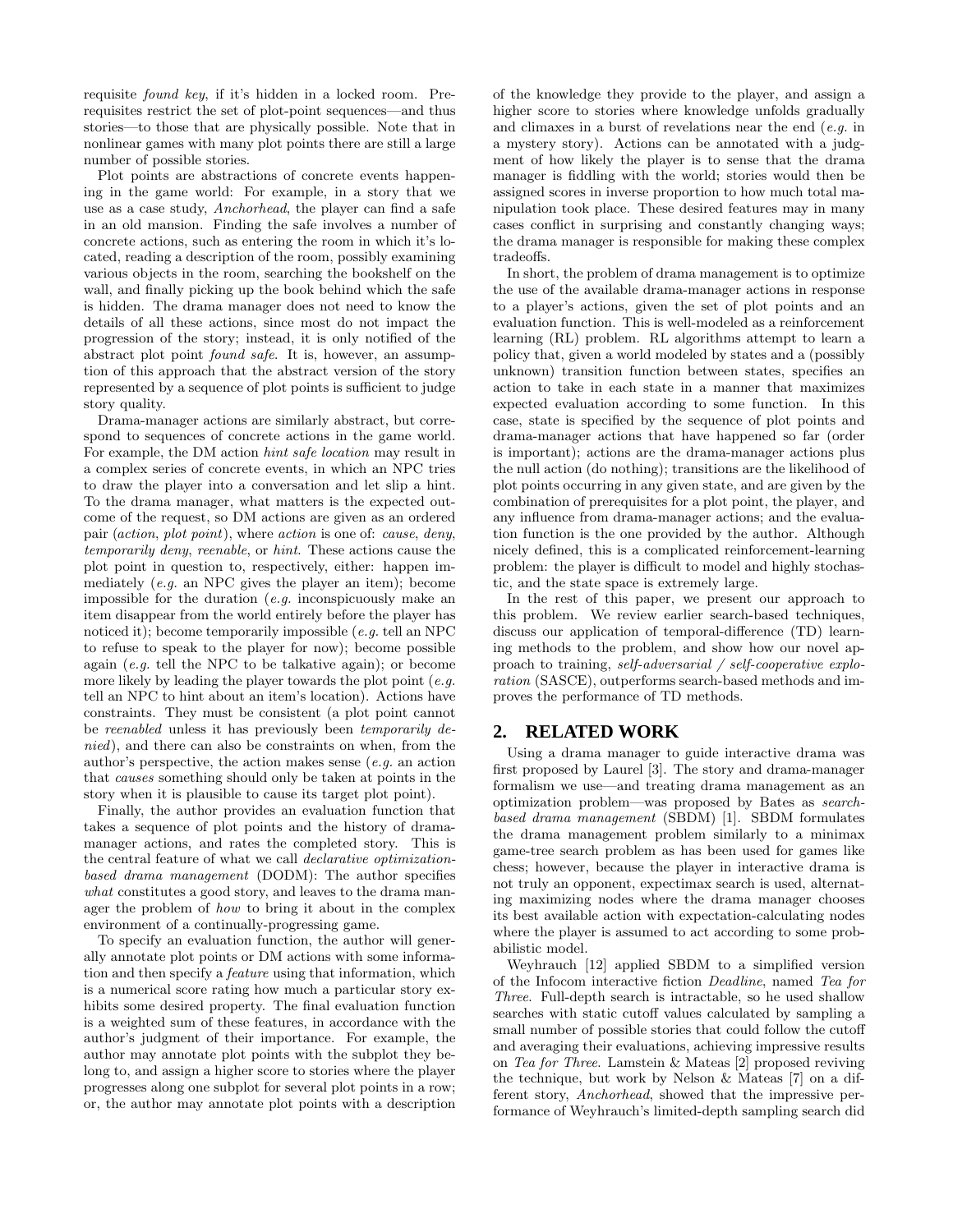not generalize to other stories.

In formulating drama management as an RL problem, temporal-difference (TD) learning [9] seems a natural candidate algorithm. In particular, the approach used by TDGammon [10] to learn a policy for playing backgammon as well as the best human players [11] seems a useful starting point. Some have argued (to some controversy) that these results are due in part to the particular stochastic properties of backgammon [8]. As we shall see, we address this concern by modifying the stochastic properties of the training regimen.

There have also been several other drama management systems that take quite different approaches.<sup>1</sup>

The Mimesis architecture [13] constructs story plans for real-time virtual worlds. The generated plans are annotated with a rich causal structure, and the system monitors for player actions that might threaten causal links, replanning or preventing player actions if a threat is detected. This approach differs substantially from ours in that authors specify concrete goals for the planner to achieve as part of the story, while an author in DODM specifies abstract and possibly conflicting features that the story as a whole should possess.

The Interactive Drama Architecture [4] takes a prewritten plot and tries to keep the player on the plot by taking corrective action according to a state-machine model of likely player behavior. This addresses a much different problem than ours, since we're interested in letting players' actions substantially affect the overall plot, rather than just incorporating their actions into variants of a prewritten plot.

The beat-based drama manager in  $Facade$  [6] sequences small pieces of story progression called dramatic beats, constructing the story out of these directly-chosen pieces. This is substantially different from the DODM approach, which for the most part lets the story run itself in the traditional way, stepping in to instruct the agents with DM actions only when it seems necessary. We hypothesize that this makes beat-based drama management better suited to tight story structures, where ideally all activity in the story world constributes to the story, while DODM lends itself more naturally to more open-ended games, especially in large worlds that may include much player activity not directly relevant to the story.

#### **3. METHODS**

In this paper, we focus on quantitatively evaluating the performance of the optimization component of DODM. Given a story world modeled by plot points, a set of available drama-manager actions, and an author-supplied evaluation function, we can determine to what extent the drama manager succeeds in maximizing story quality according to that evaluation function. To do so, we use the drama manager to guide simulated games many times, score each resulting game using the evaluation function, and plot the distribution of scores on a histogram. For a baseline distribution, we run the same simulations without a drama manager (equivalent to a null drama manager that never takes any DM actions). If the drama manager is successful, its distribution will be generally skewed towards the right compared to the baseline: high-quality stories will appear more often,

and poor-quality stories will happen infrequently if at all. For the simulations, we use a fairly naive player model (proposed by Weyhrauch) that assumes the player is exploring the world; the player chooses uniformly from available plot points (plot points whose prerequisites are satisfied), with increased probability of doing something the drama manager has hinted at.

We compare three approaches to optimizing the selection of DM actions: the limited-depth sampling search (SAS+) proposed by Weyhrauch; standard temporal-difference (TD) learning; and TD learning with our modified training regimen (SASCE). We evaluate our results on two different stories: one a variant of the Tea for Three story used by Weyhrauch, and the other the Anchorhead story used by Nelson & Mateas; we also perform more detailed analysis on a subset of Anchorhead. We use the same plot points, DM actions, and evaluation functions specified and described by Weyhrauch and by Nelson & Mateas.

#### **3.1 SAS+**

Weyhrauch's search-based drama manager [12] chooses actions by performing expectimax search, a modification of standard minimax game-tree search in which the "opponent" (in this case the player) is assumed to be acting probabilistically according to the player model rather than adversarially. Since full-depth search in even fairly small stories is intractable, he proposes a sampling search, SAS+. Full-width search is performed to a fixed cutoff depth; from each node at the cutoff, a fixed number of possible plotpoint sequences that could follow that node are sampled and scored; and the average of their scores is the evaluation of that node. To avoid dead ends, temporarily-denied plot points are reenabled prior to sampling, but the drama manager otherwise takes no action during sampling.

## **3.2 TD learning**

Temporal-difference learning [9] is a reinforcement-learning technique that, over many thousands of simulated games, estimates the values of story states (a story state is either a partly- or fully-completed story). For completed stories, the state value is simply what the evaluation function says it is; for partial stories, it is the expected value of the complete story (i.e. the average of all stories that are continuations of that partial story, weighted according to likelihood). The drama manager's policy is then to simply pick whichever DM action leads to the highest-valued successor state.

A full description of TD learning is beyond the scope of this paper, but the general idea is that as a simulation run progresses, the value of each state encountered is estimated based on the current estimate of its successor. Since at the end of each story we can use the evaluation function to get the real value for the last state, the real values propagate backwards, and all states' estimates should eventually converge to the true values. Since there are far too many possible story states to store the value estimates in a lookup table, we follow Tesauro [10] in training a neural network as a function approximator to estimate a function from states to their values.

In story-based games, the order of plot points is of course important, so the state cannot simply include what has happened, but also the order in which it happened. We encoded state as an  $n \times n$  precedence matrix, M, where n is the number of plot points and  $M_{i,j}$  indicates whether plot point i

<sup>&</sup>lt;sup>1</sup>The interested reader is directed to  $[5]$  for a more complete review of the drama-management literature (as of 1997).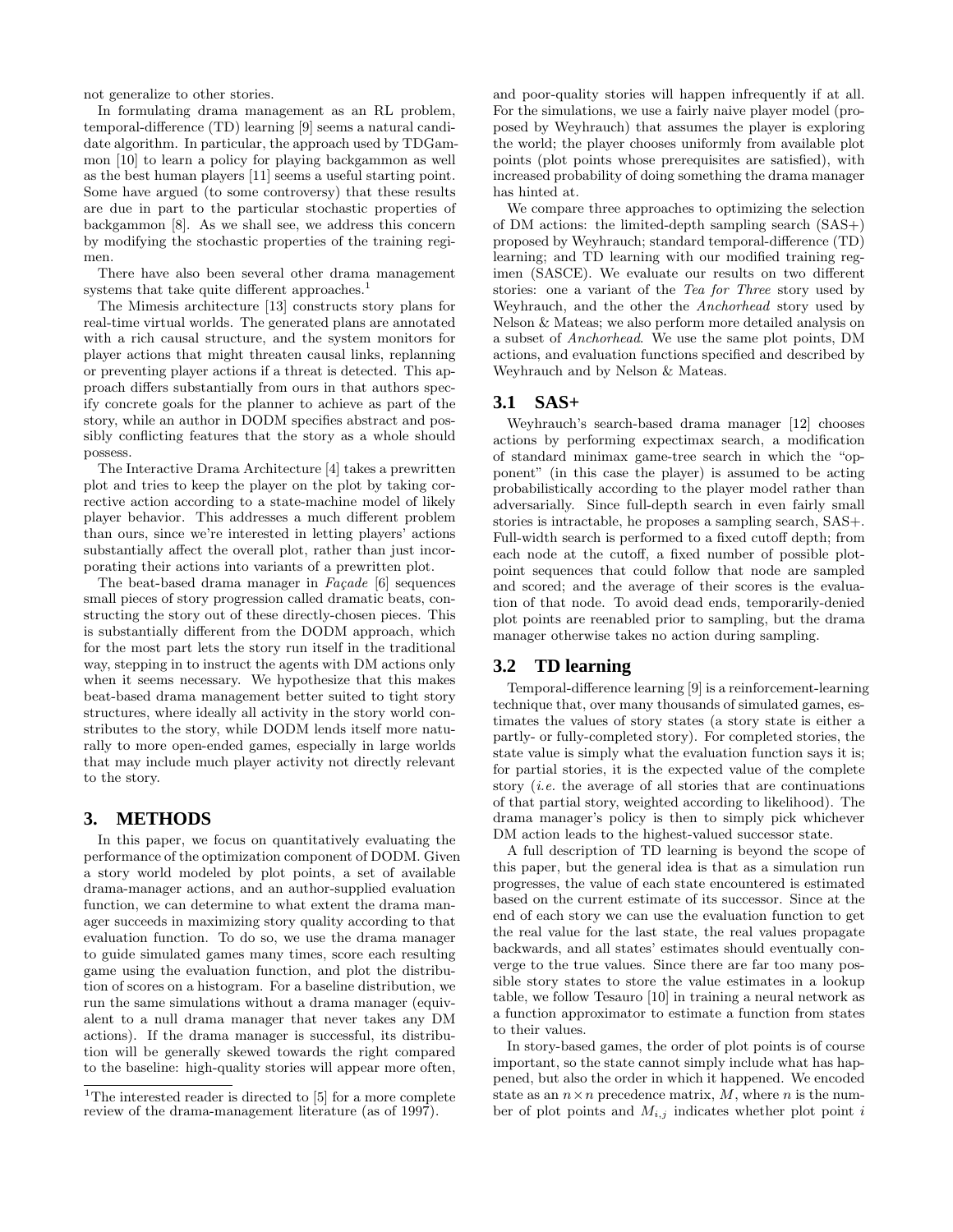happened after plot point  $j^2$ . For example, in a story where there are four possible plot points, and in which plot points 3, 4, and 2 have occurred so far (in that order), the precedence matrix would look like:

$$
M = \begin{bmatrix} 0 & 0 & 0 & 0 \\ 0 & 0 & 1 & 1 \\ 0 & 0 & 0 & 0 \\ 0 & 0 & 1 & 0 \end{bmatrix}
$$

#### **3.3 SASCE**

Self-adversarial / self-cooperative exploration (SASCE) is our modified training regimen for TD learning. Our experiments on TD learning both with and without SASCE were identical except for the player model used for training. Typically in machine learning we assume that training data is drawn from the same distribution as the test data. In this domain the TD learner would therefore be trained on a player similar to the one it is expected to encounter when deployed. In our case, this is the player exploring the world.

Instead, the SASCE player model uses the drama manager's current value function to select its actions. Because the SASCE player model uses the agent's state-value estimates, it can choose to act cooperatively or adversarially. A cooperative player model would select actions that put the player in the highest-rated subsequent state, while the adversarial player would move to lower-rated states. The basic idea behind SASCE is to convert the asymmetric non-adversarial drama management problem into a pseudoadversarial or pseudo-cooperative problem. This feedback loop is intended to force meaningful exploration of the state space.

We implemented the player model to select states based on an exponential distribution:

$$
p(s_i) = \frac{e^{\alpha \beta(s_i)V(s_i)}}{\sum_{s_j \in S} e^{\alpha \beta(s_j)V(s_j)}}.
$$

Here s is a state;  $V(s)$  is the agent's current state-value estimate;  $\alpha$  is a parameter controlling the "desire" of the model to cooperate (large positive values are more strongly cooperative and large negative more adversarial); and  $\beta(s)$ is function that responds to the "desires" of the drama manager. In our case,  $\beta(s) = 1.0$  for all states except for those the manager has explicitly attempted to increase the likelihood of (e.g. by providing a hint). In those cases,  $\beta(s)$  is some constant  $c_a > 1$  associated with action a.

In practice, we train using a *mixed strategy*. The mixedstrategy player has three parameters. It has both cooperative and adversarial values for  $\alpha$  and a probability (q) that the player will use the adversarial value of  $\alpha$ . The goal of the mixed strategy is to keep from learning a worst-case policy: Since we don't expect the player to actually be acting adversarially, we don't want the policy to optimize only for that case.<sup>3</sup>

|          |          |        | Tea for Three Anchorhead subset |        |
|----------|----------|--------|---------------------------------|--------|
| Method   | Mean     | Median | Mean                            | Median |
| $SAS+$   | $96.3\%$ | 96.7%  | $42.5\%$                        | 50.5%  |
| TD.      | 81.2\%   | 81.8%  | 80.4\%                          | 70.5%  |
| TD/SASCE | 91.3%    | 93.3%  | 82.8%                           | 83.6%  |

Table 1: Summary of results using SAS+ search and TD learning with and without SASCE. Numbers are in percentiles relative to the non-drama-managed distribution of story qualities (see text).

#### **4. RESULTS**

We first present results on *Tea for Three* and a subset<sup>4</sup> of Anchorhead, demonstrating that TD learning outperforms SAS+ on complex domains, and further that using SASCE improves TD learning's performance on both relatively simple and complex domains. We analyze this subset of Anchorhead extensively to understand why the policies behave as they do. We then present some results on a larger portion<sup>5</sup> of Anchorhead in which none of the policies perform well, but demonstrate that adding more DM actions improves performance markedly, illustrating some potential authorship pitfalls.

#### **4.1** *Tea for Three* **and an** *Anchorhead* **subset**

Table 1 summarizes the performance of SAS+ sampling search, TD learning trained conventionally, and TD learning trained using the SASCE training regimen, each evaluated on both Tea for Three and a subset of Anchorhead. Performance is summarized by calculating the mean and median story quality of each drama-managed distribution, and reporting that in terms of a percentile of the non-dramamanaged distribution (*e.g.* a percentile of  $70\%$  for the mean would say that the average story quality using drama management is better than 70% of stories without using drama management).

There are three interesting things to note. First and foremost, training TD using SASCE consistently improved its performance by all measures on both stories. Secondly, while search does marginally better than SASCE on the simpler Tea for Three story, its performance degrades significantly on the Anchorhead subset—which has a more complicated relationship between story structure and evaluation—while the RL methods continue to perform well. Finally, SASCE greatly improves median performance on the Anchorhead subset in comparison to conventionally-trained TD learning.

Figure 1 shows the detailed distributions on each story both without drama management and using TD learning without SASCE. Notice in the non-drama-managed distributions that the stories are qualitatively quite different: Tea for Three has a relatively smooth unimodal distribution, while the Anchorhead subset is distinctly trimodal. This suggests that there are points in the Anchorhead subset that have significant influence on the ultimate outcome. It is at these points that SASCE learns to make better decisions.

<sup>2</sup>This bears some resemblance to the more common bigram encoding, which specifies for each pair of events  $i, j$  whether that sequence appeared in the history. The precedence matrix trades off some information about exact sequences for a gain in information about global ordering.

<sup>&</sup>lt;sup>3</sup>The reader may wish to improve upon our results by using our mixed strategy only as a bootstrapping mechanism. Although space limitations preclude a lengthy discussion, an attempt to simulate this by gradually annealing  $\alpha$  and q towards an exploring player provided no extra benefit.

<sup>&</sup>lt;sup>4</sup>The subset includes all the plot points from one major subplot, and all DM actions relevant to those plot points.

The larger portion is the one used by Nelson  $\&$  Mateas [7]. itself a subset of the very large original interactive fiction piece.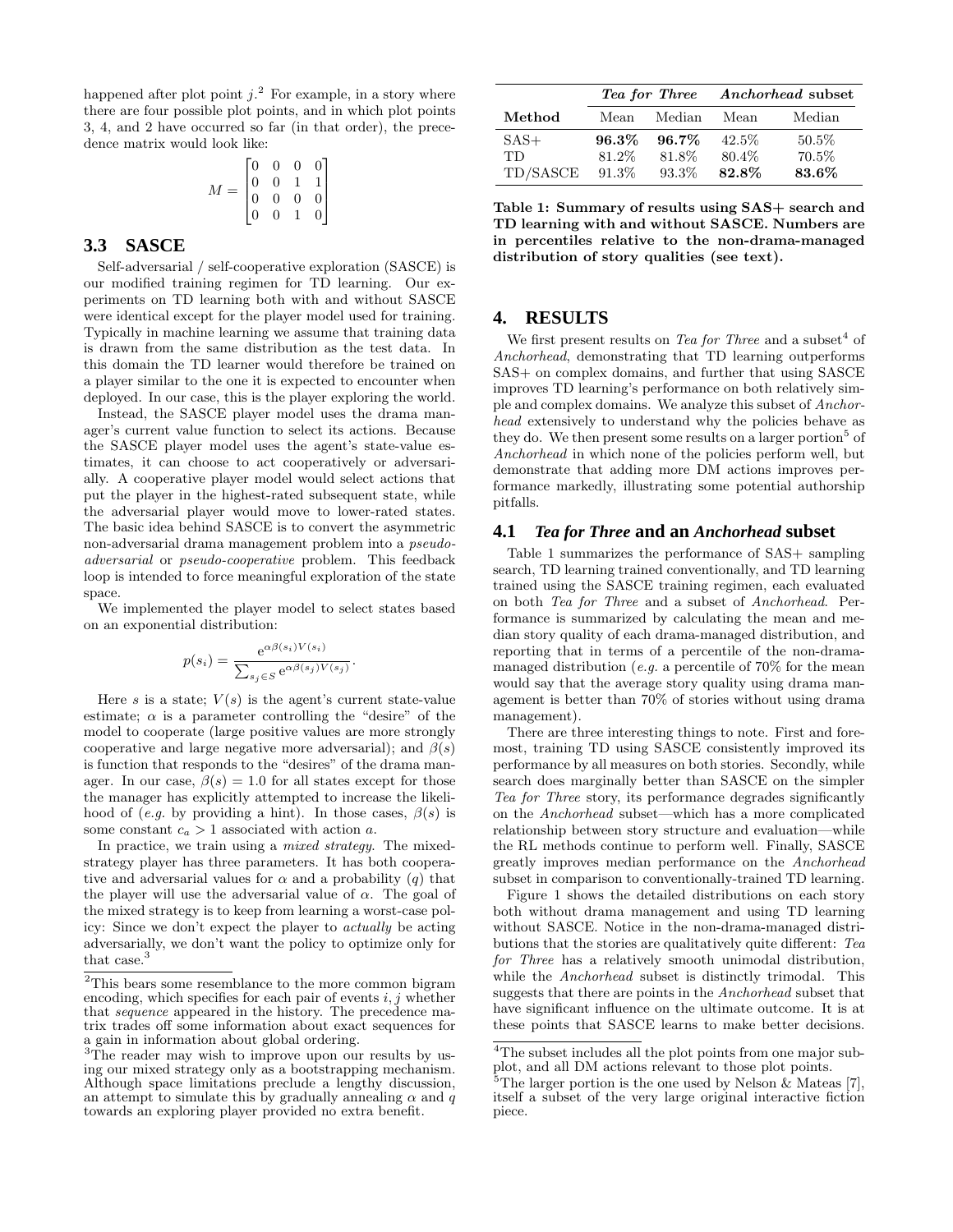

Figure 1: Story-quality distributions for conventionally-trained TD learning versus no drama management.



Figure 2: Story-quality distributions for TD learning trained using SASCE versus trained conventionally.

This also suggests why search performs so poorly in the Anchorhead-subset domain: its relatively short horizon doesn't allow it to effectively make long-term global decisions. As a result it only performs well in "easy" domains where local decisions can result in globally good results, as noted in [7]. We were able to reproduce these results, but also show that reinforcement learning is able to make global decisions in both types of domains effectively.

While not shown in a figure, the story-quality distribution using search on Anchorhead remains trimodal like the distribution of randomly-generated stories, lending support to the hypothesis that search fails to find the important decision points that steer between the different types of stories. By contrast, the TD-learned policy's distribution is bimodal and almost entirely missing the stories that form the lowest of the three modes (see Figure 1(b)), indicating that it successfully learns how to avoid the worst batch of stories.

The policy trained with SASCE does even better, with a

unimodal distribution that is shifted higher (see Figure 2(b)), indicating that it is not missing any major decision points. To give a more detailed idea of how SASCE improves TD learning, Figure 2 shows the full distributions of story qualities using each method on both stories we evaluated. Remember, qualitatively the goal is to shift the distribution to the right as far as possible, reducing the frequency of lowerscored stories and increasing that of higher-scored stories. Notice how in Figure 2(a), SASCE is consistently better: On the lower side of the distribution (below the mean) its frequencies are lower, while on the higher side they're higher. In Figure 2(b), the improvement takes on a different shape, keeping roughly the same proportion of highly-scored stories, but increasing the quality of the lower- and middlescored stories significantly, pushing the main peak (and the median) towards the upper end of the range.

Recall that, using SASCE, a player model can be adversarial (negative  $\alpha$ ), cooperative (positive  $\alpha$ ), or mixed (choos-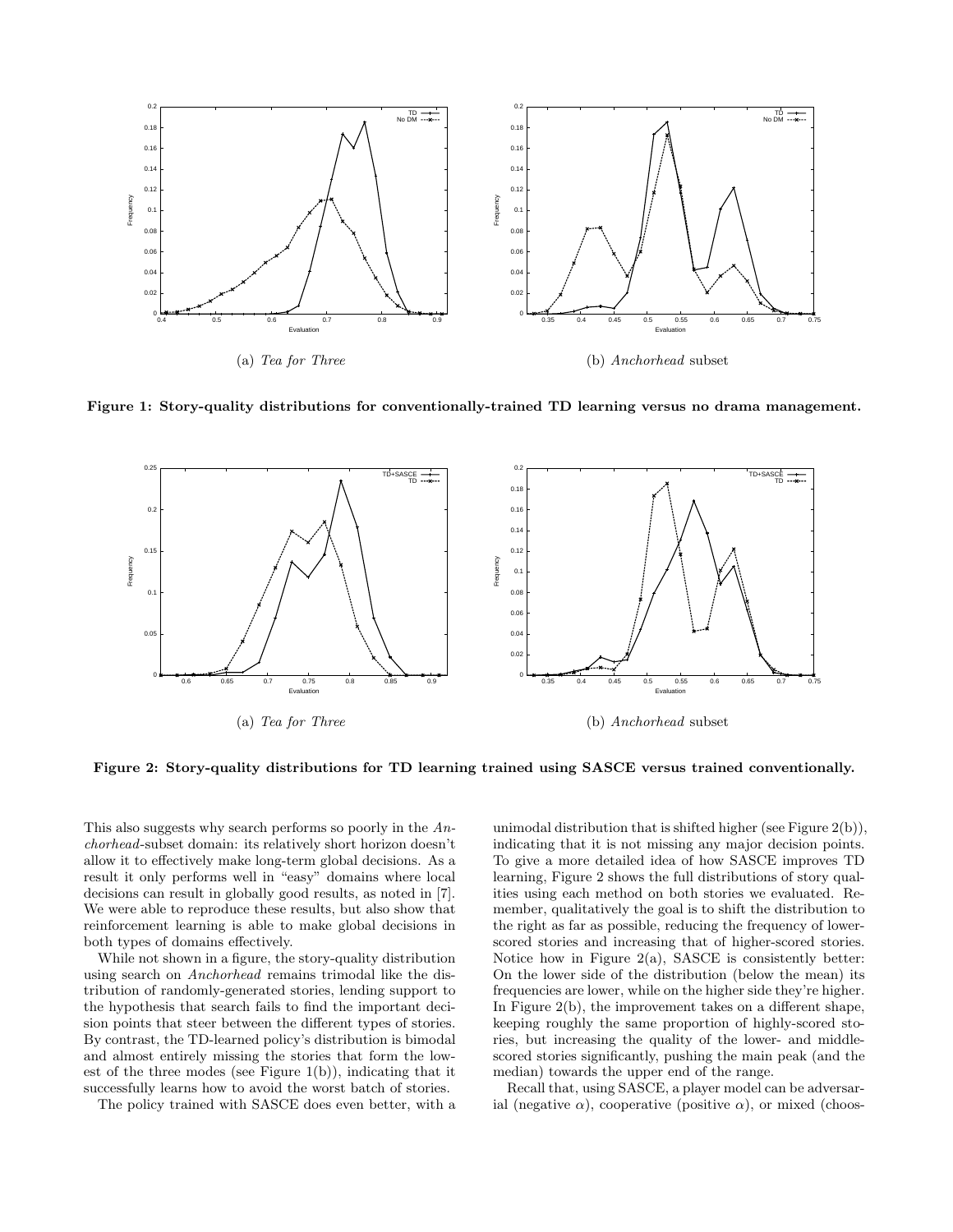

Figure 3: Story-quality distributions on the Anchorhead subset using different values of  $q$  for training. The three values shown are  $q = 0.0$  (cooperative),  $q = 0.5$  (mixed), and  $q = 1.0$  (adversarial).

| Adversarial |      |     | Mixed |                                      | נ ויו״ |
|-------------|------|-----|-------|--------------------------------------|--------|
|             |      |     |       | Mixed TD Search   TD Search   Search |        |
| 56          | -5.1 | 1.4 | 14.8  | 1.4                                  |        |

Table 2: Average number of plot points occurring in the Anchorhead-subset story before policies disagree on which action to take.

ing an adversarial player with probability  $q$ , and a cooperative player with probability  $1 - q$ ). Interestingly, all mixed models except the fully cooperative player  $(q = 0.0)$  improved TD learning, both quantitatively and qualitatively. In the examples shown here, as in most of our experiments, training on the mixed player gave the best performance, as shown in Figure 3, although the mean and median are not significantly different. Training on the fully cooperative player consistently gave the worst performance. All types of SASCE players display a roughly unimodal histogram, in stark contrast to the bimodal histogram seen in conventionally-trained TD learning, and the trimodal distribution of the unmanaged stories (Figure 1(b)). This lends some further support to our hypothesis that the modes are due to distinct decision points.

Intuitively, training against an (even occasionally) adversarial player forces the drama manager to learn how to maximize the worst-case performance. That is, the manager learns how to take actions that will prevent the player from arriving in a state where it can then easily do harm to the story. This proves useful for a wide variety of actual player types, including players who are exploring. A cooperative player acts as an antidote for those cases where such states can also lead to remarkably good outcomes.

It is worthwhile to try to understand in more detail how the policies learned by the various methods differ. To that end, we use them simultaneously to guide our simulated player until they reach a point at which they disagree on which action to take. Table 2 shows the average number of plot points occurring prior to disagreement for each pair of policies. Search is making different decisions very early. TD



Figure 4: Story-quality distributions on Anchorhead for SASCE-trained TD learning, SAS+ search, and no drama management.



Figure 5: Story-quality distributions on Anchorhead with synthetic actions (see text) for SASCE-trained TD learning, SAS+ search, and no drama management.

without SASCE diverges from SASCE-trained TD around the fifth plot point. Interestingly, the policies trained with adversarial and mixed players diverge not much later, but have much more similar distributions, suggesting that the important decisions have already been made by the fifth or sixth plot point (on average).

Finally, while space prevents a full discussion, it is worth noting that when there was a disagreement between policies on which action to take, we kept track of the plot point that preceded the disagreement and the pair of conflicting actions. We found that there were a small number of plot points after which most of these disagreements occurred, and the disagreements themselves were mostly between a few pairs of conflicting actions. That suggests that there are likely several key decision points directing stories into one of the three major classes in the trimodal story-quality histogram, and these decision points are where the policies differed most noticeably.

#### **4.2** *Anchorhead*

On the larger portion of the Anchorhead story, which in-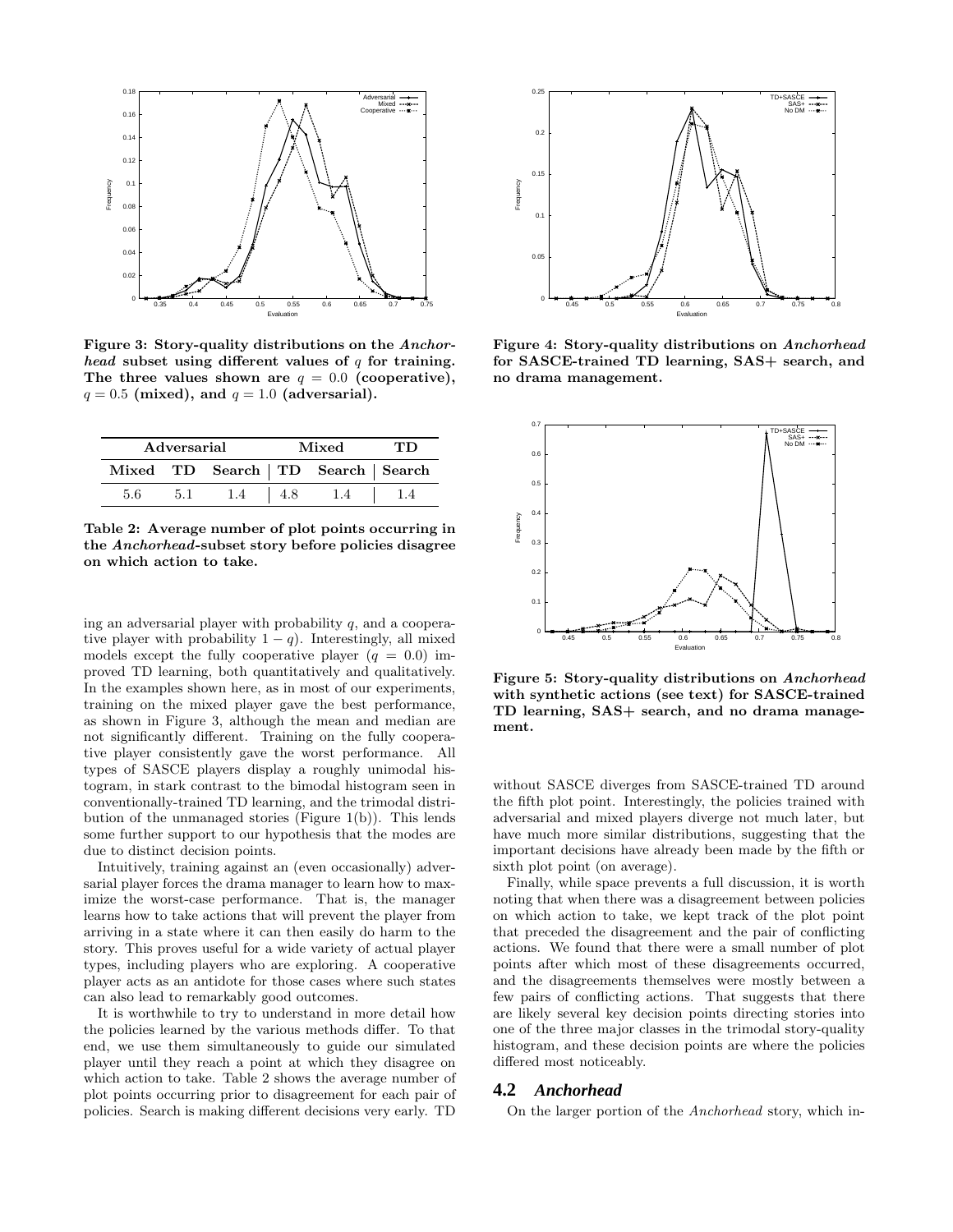

Figure 6: Story-quality distributions on Anchorhead for TD learning with and without SASCE.

cludes two subplots that may interleave leading to two possible endings, none of the policies do particularly well, as illustrated in Figure 4.

In order to determine whether the policies were performing poorly because of their inability to find a good policy, or because the available DM actions in this state space simply did not permit for a very good policy, we ran a "synthetic" test in which there was a causing, hinting, temp-denying, and reenabling DM action for every plot point ("synthetic" because many of these DM actions could not plausibly be implemented in the real story). This ought to give the drama manager complete control, and indeed as shown in Figure 5, the TD-learned policy is now consistently very good; SAS+ search, however, still does rather poorly, as it is unable to navigate the now even larger state space to make effective use of the added actions. While this does not prove that the poor performance without these added actions is due to a lack of sufficient actions, rather than inability to learn a good policy, it does lend some support to that hypothesis, and suggest that the drama manager should be given more actions to work with.

The shape of Figure 5 illustrates a further issue: Although the goal as specified is to maximize story quality, it is not clear that this type of narrow distribution is the sort we actually want, especially since when we examined the plots produced, we found them to be nearly all identical: the drama manager found a very small range of good stories, and used DM actions to cause those stories to always happen. However, we would prefer there be a range of possible stories that could emerge during gameplay, especially if replay value is important. In non-synthetic examples this may turn out to not be an issue most of the time, but it does suggest that perhaps we should extend the evaluation function so that it takes into account the diversity of possible stories as an explicit goal, rather than rating each story in isolation.

Interestingly, SASCE still noticeably improved the performance of TD learning in this case, as illustrated in Figure 6. Furthermore, mixed-strategy training in particular is what improved performance: the completely adversarial version of SASCE did poorly, as shown in Figure 7. These consistent results across all the stories we tested lend some support to our hypotheses that SASCE forces the right type of exploration for this domain, and that a mixed-strategy version of



Figure 7: Story-quality distributions on Anchorhead for TD learning with mixed-strategy SASCE training  $(q = 0.6$  in this case) and completely adversarial SASCE training  $(q = 1.0)$ .

SASCE in particular balances forcing exploration with an adversarial player without learning a policy optimized only for the adversarial case.

#### **5. CONCLUSIONS AND FUTURE WORK**

In this paper, we presented a declarative optimizationbased drama manager. This style of drama management centrally coordinates the behavior of agents in a game by making requests of them (DM actions) in a manner that maximizes story quality according to some author-specified evaluation function. We demonstrated the use of reinforcement learning to learn, ahead of time, policies for taking these actions, rather than performing online search in the time-constrained environment of a real game. We showed that reinforcement learning performs on par with search in simple domains, and far outperforms search in more complex domains. Furthermore, we presented a training method, SASCE, that trains on player models that use the drama manager's current value estimates in such a way as to force exploration useful for this domain; we demonstrated that it improves learning performance in all cases we examined.

One avenue of future work involves a more complete understanding of why training on the sort of player model presented here yields improved performance over training on the same player used for evaluation (a "known correct" player model).

There are other player types in addition to the ones we have explored here. For example, there are players who really want to move through the story quickly, and players who are simply trying to delay ending the game (while an explorer, this type of player is not quite captured by our model). Initial experiments on other players suggest results similar to those presented here, but further investigation is warranted.

Ultimately, we would like to test our learned policies on dozens of actual human players interacting in the concrete world of our chosen stories, and see what distribution this induces in the abstract world of plot point sequences. Unsurprisingly, because players are experiencing concrete events in the story world, what seems like a logical model of player